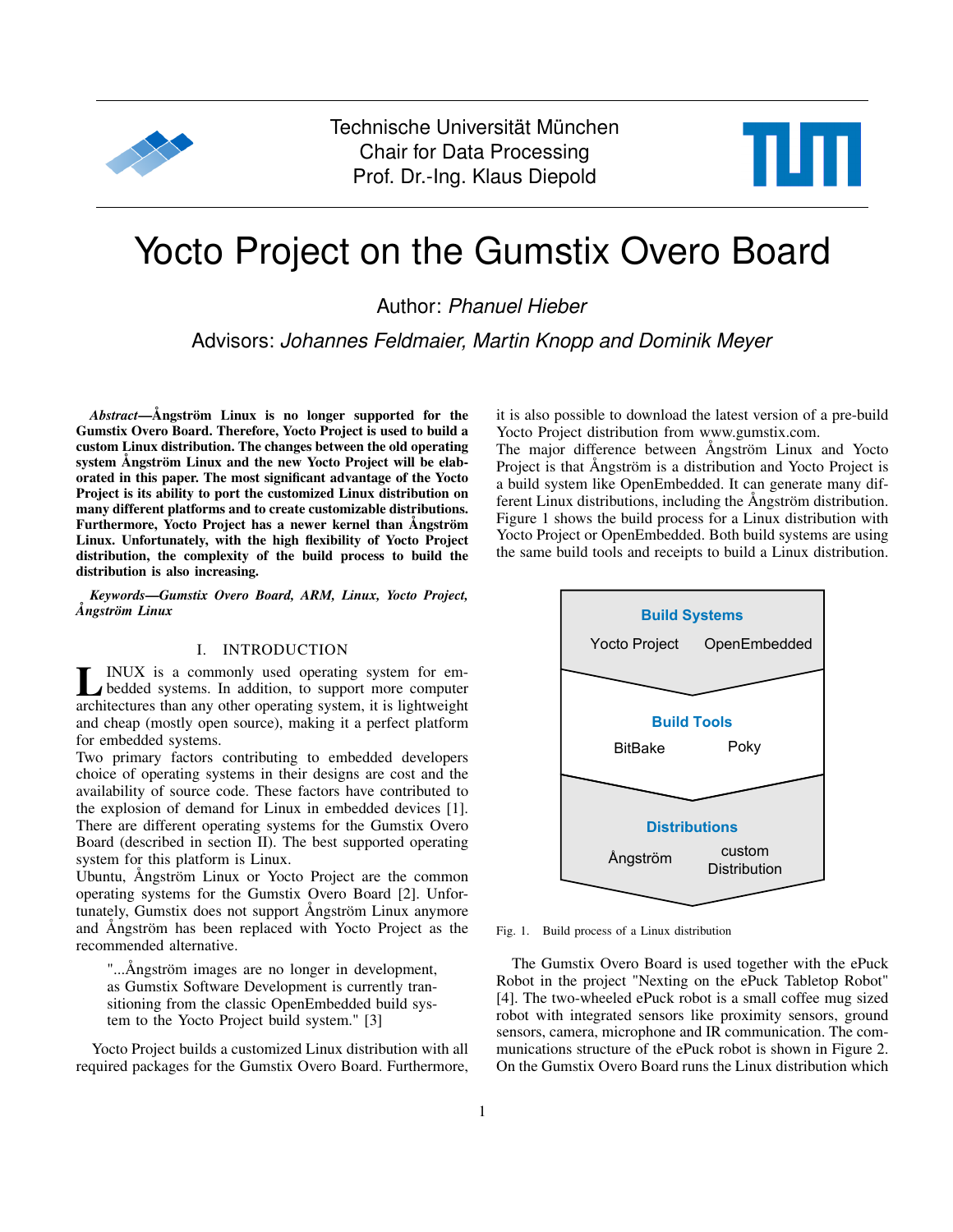communicates via two 70-pin AVX-Connectors with a PIC30 microcontroller. This microcontroller controls the wheels and reads the sensor data. The recorded data from the robot is transmitted over the WLAN-USB stick to a host computer. On the Gumstix Overo board, which runs on top of the Linux distribution, is a nexting algorithm. The nexting algorithm predicts how the sensor input will change in the future. Nexting is a kind of reinforcement learning.



<span id="page-1-1"></span>Fig. 2. System structure of the ePuck robot

## II. GUMSTIX OVERO BOARD

<span id="page-1-0"></span>The Gumstix Overo Board is a small and powerful embedded system. The name Gumstix comes from the size of



<span id="page-1-2"></span>Fig. 3. Gumstix Overo Board Earth [\[3\]](#page-3-2)

the board which is comparable to the size of a stick of gum. Figure [3](#page-1-2) shows the different components of the Gumstix Overo Board. Due to its different components ARM Processor, microSD card slot and an optional WiFi-antenna, the Gumstix Overo Board is also called a Computer-on-Module (COM).

Gumstix Overo Board specifications [\[5\]](#page-3-4):

- ARM Cortex-A8 Core (OMAP3503)
- Max CPU Clock 600 MHz
- DRAM: 512 MiB
- NAND: 512 MiB
- Wireless: optional 802.11b/g and Bluetooth
- On-board: microSD slot
- Dimension 58mm x 17mm x 4.2mm

The ARM Cortex-A8 (OMAP3503) is a processor from Texas Instruments, which is designed for video, image, and graphics processing. In this project, the Gumstix Overo Board is used to run the Linux distribution and the nexting algorithm.

#### III. ÅNGSTRÖM LINUX

Ångström is a Linux distribution which is built with Open Embedded. The developers of Ångström Linux worked on the OpenEmbedded, OpenZaurus and OpenSimpad projects to unify their effort to make a stable and user-friendly distribution for embedded devices like handhelds, set top boxes, networkattached storage devices, and more [\[6\]](#page-3-5). OpenEmbedded is used to create Ångström Linux but Ångström is not called "OpenEmbedded Ångström" [\[7\]](#page-3-6).

Ångström is also officially "Yocto Project Compatible" and "Yocto Project Participant" [\[6\]](#page-3-5). This means, Yocto Project can be used to build an Ångström distribution.

#### IV. YOCTO PROJECT

The Yocto Project is an open source project and not a standalone Linux distribution; instead, it creates a custom Linuxbased distribution [\[8\]](#page-3-7). It is focused on the development of embedded Linux distributions for embedded systems and was founded in 2010. Yocto Project is similar to OpenEmbedded [\[9\]](#page-3-8), because it has integrated recipes, tools and other build metadata from the OpenEmbedded project. The nature of open source allows users to modify the operating system to the specific requirements as well as development by low cost. Yocto Project is also hosted by the Linux Foundation.

Furthermore, the commercial software from "Wind River Linux" and "MontaVista" are also based on the Yocto Project. Therefore, it is possible to switch from Yocto Project to commercial software without major problems [\[10\]](#page-3-9).

The most important build tool from Yocto Project is the Poky build tool. It contains the BitBake tool, which allows platform independent cross-compiling. Furthermore, BitBake manages all configuration files and recipe data and tries to reduce the build time by using all the available processing resources.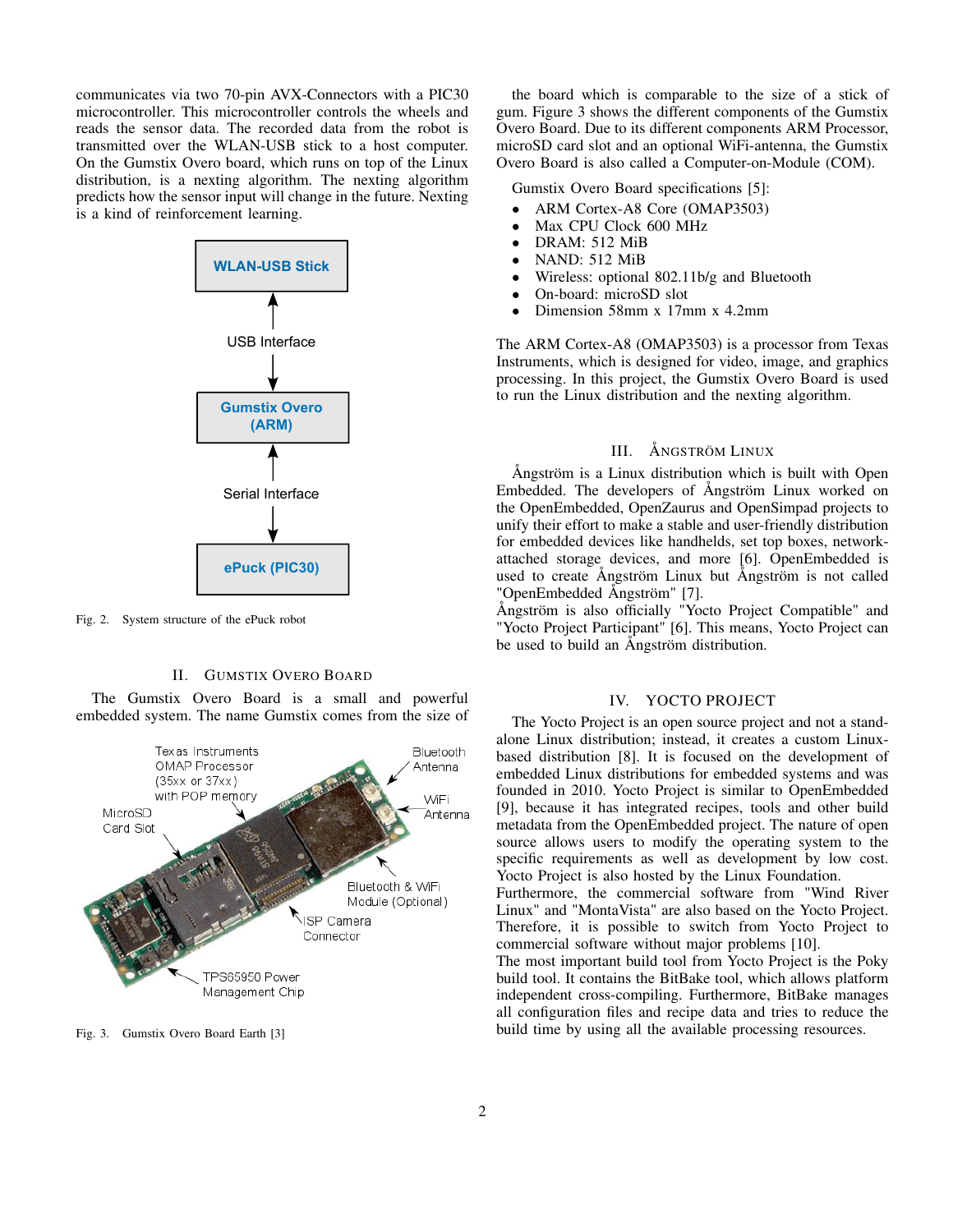OpenEmbedded-Core provides the support for the five different processor architectures (ARM, x86, x86-64, Power-PC and MIPS) and supports also QEMU (Quick EMUlator), shown in Figure [4.](#page-2-0) OpenEmbedded-Core is also a collection of metadata, which provides the engine of the Poky build tool.



<span id="page-2-0"></span>Fig. 4. Build process of Yocto Project [\[11\]](#page-3-10)

There are several different types of metadata in the Yocto Project. The metadata are based on a mix of Shell- and Pythonscripts. Another layer of the metadata is meta-yocto. This layer provides both the default and supported distributions.

The last layer is the meta-yocto-bsp (Board Support Packages) layer. It provides the hardware specific board support for the Poky tool.

The recipes manage one or more packages which should be installed on the distribution. It also provides instruction on configuring and compiling the source code from the kernel and the packages.

The whole build process with input and output files is shown in Figure [5.](#page-2-1)



<span id="page-2-1"></span>Fig. 5. Yocto Project build process and dependencies [\[12\]](#page-3-11)

Running BitBake or Hob (graphical user interface for Bit-Bake) yields a customized Linux distribution. The results of the BitBake process are a boot loader, a root filesystem (rootfs) and the Linux kernel [\[13\]](#page-3-12).

Yocto Project uses the open source U-Boot boot loader which is used in many embedded Linux projects. U-Boot provides a simple command line interface (CLI), usually over a serial console port. The smallest footprint of the Yocto Project could be achieved by using poky-tiny results in a usable system under 1 MByte.

## V. YOCTO PROJECT VS. ÅNGSTRÖM

The Yocto Project distribution and the Ångström distribution are both based on Linux. They have some common properties, including a Linux kernel, package management, disc space usage and boot time. Below is a comparison of both distributions according to these properties:

**Disk space usage:** Two partitions are needed, the first for the boot loader and the kernel. The remaining space is needed for the root-filesystem.

The Yocto Project distribution needs 511 MBytes common amount of disc space and on the Ångström distribution 524 MBytes.

• Linux kernel: The Linux kernel is the basis for every Linux distribution. The kernel is the interface between the hardware and the application. The Linux kernel contains the drivers for the hardware and peripherals. Therefore, it is important that the kernel is not too old for the hardware being used. The latest Linux kernel in November 2014 is the 3.17.1 kernel. Every three months there is a new release of the Linux kernel.

The Ångström distribution produced by Gumstix does not support Linux kernel versions beyond 2.6 (2011) [\[3\]](#page-3-2).

The Yocto Project framework uses the kernel 3.5.7 (Oct. 2012). It is also possible to build a customized kernel through the Yocto Project framework.

- Boot time: The boot-time is mainly determined by the size of the Linux distribution. The Yocto Project distribution needs 28 seconds whereas the Ångström distribution requires 42 seconds. One reason that the Yocto project boots faster than Ångström is because the Yocto Project offers a customsized operating system which loads only the needed peripheral devices.
- Support for Gumstix Overo: The user support for a software is one of the most important issues for the success of a project. The support includes the documentation of the software and fixing bugs.

The Yocto Project provides a documentation for every used tool and also a guide for professional developers and for beginners (Quick Start). There is also an IRC-Chat and a mailing list where individual support can be found. Furthermore, the wiki gives a structured documentation about common problems and workflows.

Ångström Linux just gives support in a user forum.

**Package Management:** The package management is used to install software for the Linux distribution. For example, the GCC compiler can be installed, updated or removed using the package management system. The Ångström distribution uses the *opkg* package management (latest version September 2014). The *opkg* package manager is not user-friendly and does not give